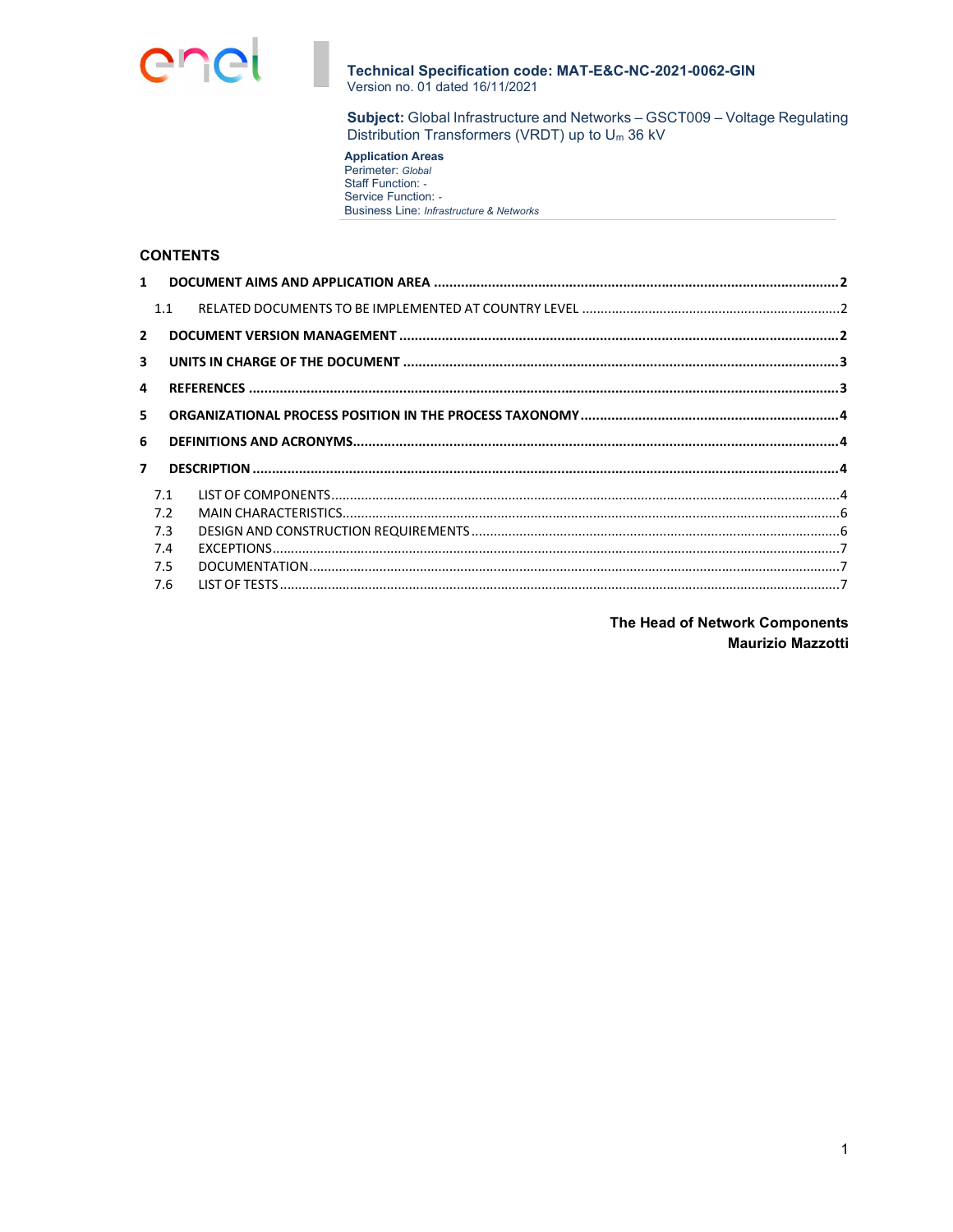

Subject: Global Infrastructure and Networks – GSCT009 – Voltage Regulating Distribution Transformers (VRDT) up to Um 36 kV

 Application Areas Perimeter: Global Staff Function: - Service Function: -Business Line: Infrastructure & Networks

#### 1 DOCUMENT AIMS AND APPLICATION AREA

This document prescribes the technical characteristics, performance and testing methods for Voltage Regulating Distribution Transformers (VRDT) to be used in the distribution network up to 36 kV of Enel Group Distribution Companies whose Countries are listed below:

The main characteristics of the transformers are described in GST001. In this document are reported the additional requirements for the parts related to voltage regulating (on load tap changer and electronic system for the control).

| Country       | <b>Distribution Company</b>  |  |  |  |
|---------------|------------------------------|--|--|--|
| Argentina     | Edesur                       |  |  |  |
|               | Enel Distribuição Rio        |  |  |  |
| <b>Brazil</b> | Enel Distribuição Ceará      |  |  |  |
|               | Enel Distribuição Goiás Enel |  |  |  |
|               | Enel Distribuição São Paulo  |  |  |  |
| Chile         | Enel Distribución Chile      |  |  |  |
| Colombia      | Codensa                      |  |  |  |
| Iberia        | e-distribución               |  |  |  |
| Italy         | e-distribuzione              |  |  |  |
| Peru          | Enel Distribución Perú       |  |  |  |
|               | Enel Distributie Banat       |  |  |  |
| Romania       | Enel Distributie Dobrogea    |  |  |  |
|               | Enel Distributie Muntenia    |  |  |  |

# 1.1 RELATED DOCUMENTS TO BE IMPLEMENTED AT COUNTRY LEVEL

This document applies to both Enel Global Infrastructure and Networks Srl Company and to Infrastructure and Networks Business Line perimeter when each Company does not have to issue further documents.

# 2 DOCUMENT VERSION MANAGEMENT

| <b>Version</b> | <b>Date</b> | <b>Main changes description</b> |  |  |
|----------------|-------------|---------------------------------|--|--|
| 01             | 16/11/2021  | First emission                  |  |  |
|                |             |                                 |  |  |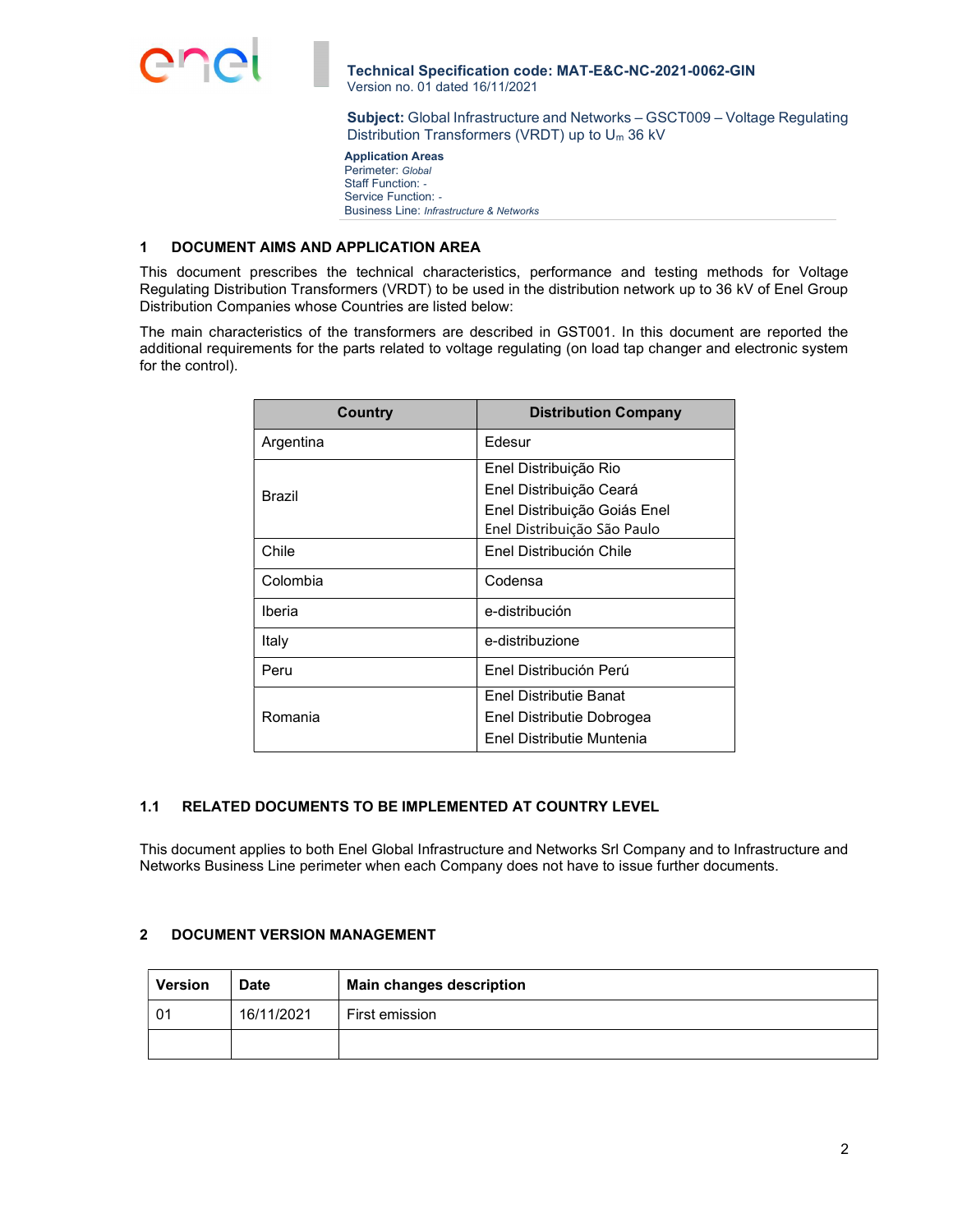

Subject: Global Infrastructure and Networks – GSCT009 – Voltage Regulating Distribution Transformers (VRDT) up to Um 36 kV

 Application Areas Perimeter: Global Staff Function: - Service Function: -Business Line: Infrastructure & Networks

### 3 UNITS IN CHARGE OF THE DOCUMENT

Responsible for drawing up the document:

 Global Infrastructure and Networks: Engineering and Construction / Components and Devices Design / Network Components

Responsible for authorizing the document:

- Global Infrastructure and Networks: Head of Engineering and Construction unit
- Global Infrastructure and Networks: Head of Health, Safety, Environment and Quality unit.

### 4 REFERENCES

- Enel Group Code of Ethics
- The Enel Group Zero Corruption Tolerance (ZCT) Plan
- Organizational and management model as per Italian Legislative Decree no. 231/2001 or equivalent documents adopted in the Countries
- Enel Human Rights Policy
- Stop Work Policy
- Enel Global Compliance Program (EGCP)
- Global Infrastructure and Networks RACI Handbook
- Integrated Policy of Quality, Health and Safety, Environment and anti-Bribery
- ISO 9001:2015 Quality Management System Requirements
- ISO 14001:2015 Environmental Management System Requirements and user guide
- ISO 45001:2018 Occupational Health and Safety Management System Requirements and user guide
- ISO 50001:2018 Energy management systems Requirements with guidance for use
- ISO 37001:2016 Anti-bribery Management System Requirements with guidance for use
- GST 001 MV/LV Transformers
- IEC 60076-24 Power transformers Part 24: Specification of voltage regulating distribution transformers (VRDT)
- ISO/IEC 17000 Conformity assessment Vocabulary and general principles
- ISO/IEC 17020 General criteria for the operation of various types of bodies performing inspection
- ISO/IEC 17025 General requirements for the competence of testing and calibration laboratories
- ISO/IEC 17050-1 Conformity assessment Supplier's declaration of conformity Part 1: General requirements (ISO/IEC 17050-1:2004, corrected version 2007-06-15)
- ISO/IEC 17050-2 Conformity assessment Supplier's declaration of conformity Part 2: Supporting documentation (ISO/IEC 17050-2:2004)
- ISO/IEC 17065 Conformity assessment Requirements for bodies certifying products, processes and services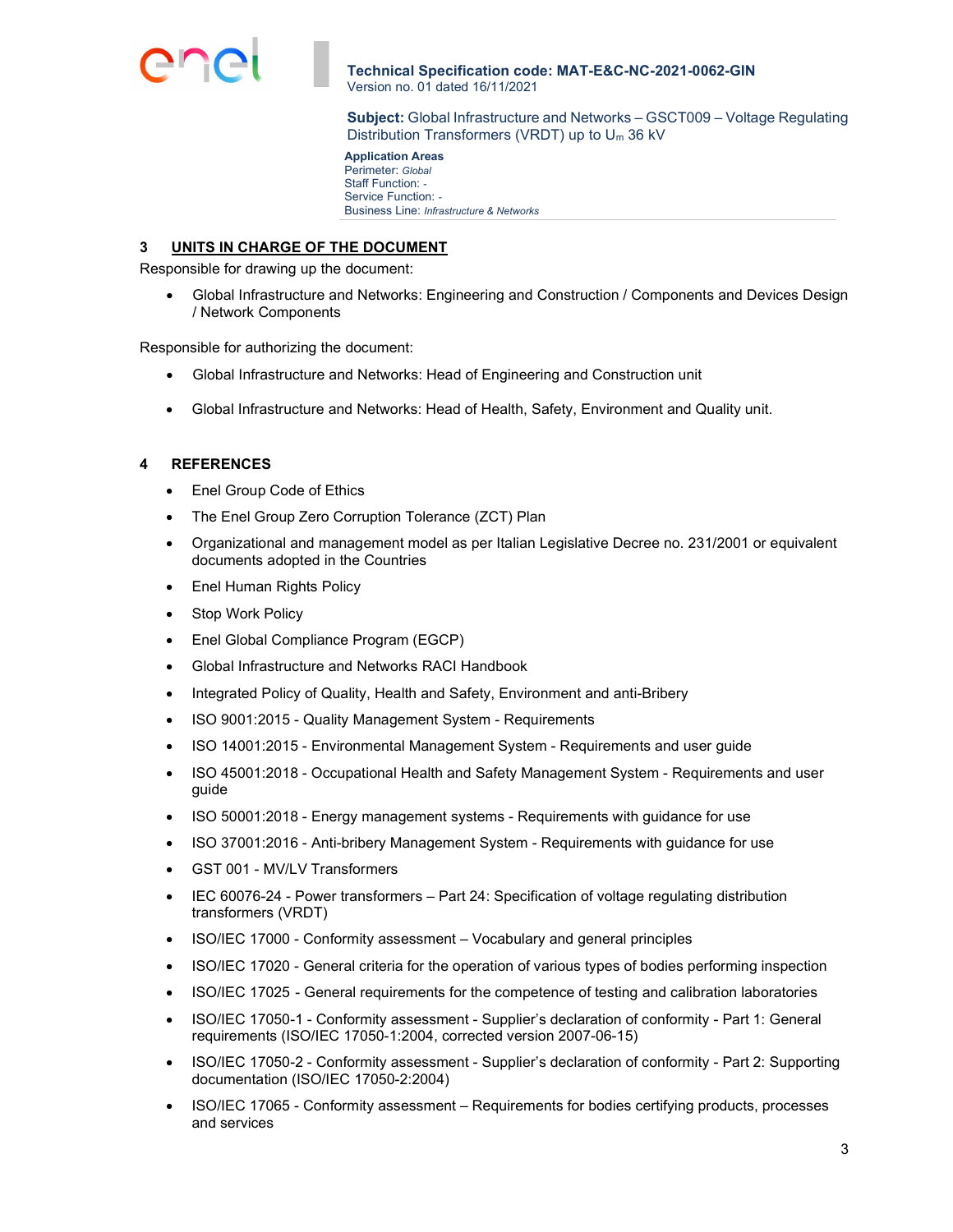

Subject: Global Infrastructure and Networks – GSCT009 – Voltage Regulating Distribution Transformers (VRDT) up to Um 36 kV

 Application Areas Perimeter: Global Staff Function: -Service Function: -Business Line: Infrastructure & Networks

### 5 ORGANIZATIONAL PROCESS POSITION IN THE PROCESS TAXONOMY

Value Chain/Process Area: Networks Management

Macro Process: Materials management

Process: Network components standardization

# 6 DEFINITIONS AND ACRONYMS

| <b>Acronym and Key words</b>                    | <b>Description</b>                                                                                                                                                                                                                                                                                                                                                                                                                                                                          |  |  |  |
|-------------------------------------------------|---------------------------------------------------------------------------------------------------------------------------------------------------------------------------------------------------------------------------------------------------------------------------------------------------------------------------------------------------------------------------------------------------------------------------------------------------------------------------------------------|--|--|--|
| <b>Technical Conformity Assessment</b><br>(TCA) | A "conformity assessment" with respect to "specified requirements"<br>consists in functional, dimensional, constructional and test<br>characteristics required for a product (or a series of products) and<br>quoted in technical specifications and quality requirements issued by<br>Enel Group distribution companies. This also includes the verification<br>of conformity with respect to local applicable regulation and laws and<br>possession of relevant requested certifications. |  |  |  |

### 7 DESCRIPTION

### 7.1 LIST OF COMPONENTS

The VRDT are listed here below.

The transformers are all insulated with mineral oil, natural (N) or synthetic ester (S).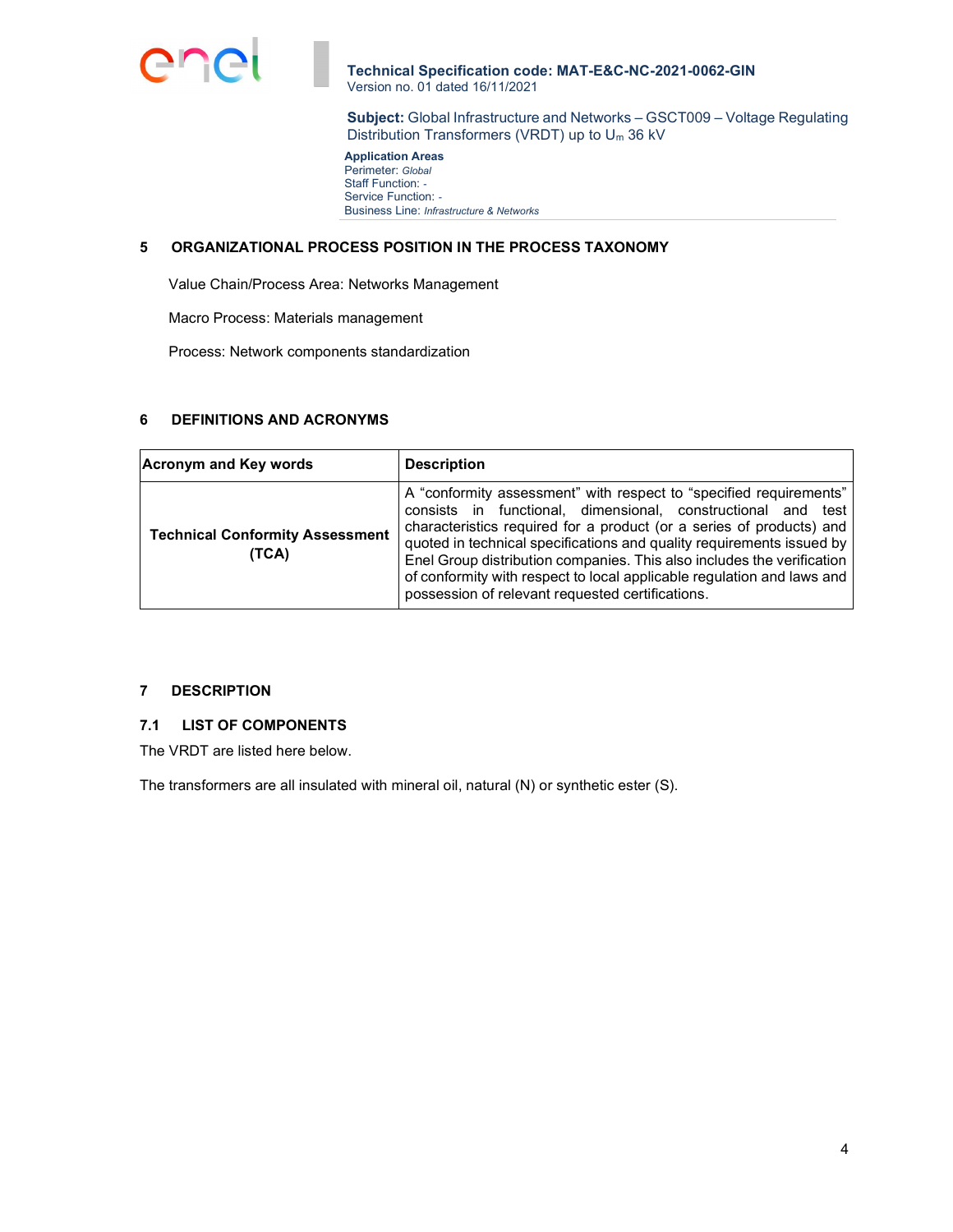

Subject: Global Infrastructure and Networks – GSCT009 – Voltage Regulating Distribution Transformers (VRDT) up to Um 36 kV

 Application Areas Perimeter: Global Staff Function: - Service Function: -Business Line: Infrastructure & Networks

| Global Type   | Rated<br>Power<br>(kVA) | Primary<br>Voltage<br>(kV) | Secondary<br>Voltage<br>(kV) | Ref. Global Type<br>GST001 | Countr<br>у     | Country<br>code |
|---------------|-------------------------|----------------------------|------------------------------|----------------------------|-----------------|-----------------|
| GSCT009/1048N | 100                     | 20                         | 0,420                        | GST001/1048N               | IT              | 110144          |
| GSCT009/1041N | 100                     | 15                         | 0,420                        | GST001/1041N               | IT              | 110143          |
| GSCT009/1049N | 160                     | 20                         | 0,420                        | GST001/1049N               | IT              | 110142          |
| GSCT009/1042N | 160                     | 15                         | 0,420                        | GST001/1042N               | IT              | 110141          |
| GSCT009/1055N | 250                     | 20                         | 0,420                        | GST001/1055N               | IT              | 110140          |
| GSCT009/1044N | 250                     | 15                         | 0,420                        | GST001/1044N               | IT              | 110138          |
| GSCT009/1056N | 400                     | 20                         | 0,420                        | GST001/1056N               | IT              | 110139          |
| GSCT009/1045N | 400                     | 15                         | 0,420                        | GST001/1045N               | IT              | 110137          |
| GSCT009/1057N | 630                     | 20                         | 0,420                        | GST001/1057N               | IT              | 110136          |
| GSCT009/1046N | 630                     | 15                         | 0,420                        | GST001/1046N               | IT              | 110135          |
| GSCT009/1120N | 100                     | 20                         | 0,420                        | GST001/1120N               | <b>RO</b>       | 110083          |
| GSCT009/1121N | 160                     | 20                         | 0,420                        | GST001/1121N               | <b>RO</b>       | 110084          |
| GSCT009/1122N | 250                     | 20                         | 0,420                        | GST001/1122N               | <b>RO</b>       | 110085          |
| GSCT009/1128S | 400                     | 20                         | 0,420                        | GST001/1128S               | <b>RO</b>       | 110086          |
| GSCT009/1129S | 630                     | 20                         | 0,420                        | GST001/1129S               | <b>RO</b>       | 110087          |
| GST001/1213N  | 100                     | 20                         | 0,420                        | GST001/1213N               | ES              | In progress     |
| GST001/1229N  | 160                     | 20                         | 0,420                        | GST001/1229N               | ES              | In progress     |
| GST001/1247N  | 250                     | 20                         | 0,420                        | GST001/1247N               | ES              | In progress     |
| GST001/1267N  | 400                     | 25                         | 0,420                        | GST001/1267N               | ES              | In progress     |
| GST001/1281N  | 630                     | 20                         | 0,420                        | GST001/1281N               | ES              | In progress     |
| GST001/1285N  | 630                     | 25                         | 0,420                        | GST001/1285N               | ES              | In progress     |
| GSCT009/821N  | 100                     | 12                         | 0,4                          | GST001/821N                | $\overline{CL}$ | In progress     |
| GSCT009/822N  | 100                     | 23                         | 0,4                          | GST001/822N                | <b>CL</b>       | In progress     |
| GSCT009/823N  | 160                     | $\overline{12}$            | 0,4                          | GST001/823N                | $\overline{CL}$ | In progress     |
| GSCT009/824N  | 160                     | 23                         | 0,4                          | GST001/824N                | <b>CL</b>       | In progress     |
| GSCT009/825N  | 250                     | 12                         | 0,4                          | GST001/825N                | CL              | In progress     |
| GSCT009/826N  | 250                     | 23                         | 0,4                          | GST001/826N                | $\overline{CL}$ | In progress     |
| GSCT009/829N  | 400                     | 12                         | 0,4                          | GST001/829N                | <b>CL</b>       | In progress     |
| GSCT009/830N  | 400                     | 23                         | 0,4                          | GST001/830N                | CL              | In progress     |
| GSCT009/607N  | 225                     | 13,8                       | 0,38-0,22                    | GST001/607N                | BR              | In progress     |
| GSCT009/908N  | 150                     | 13,8                       | 0,22-0,127                   | GST001/908N                | BR              | In progress     |
| GSCT009/909N  | 300                     | 13,8                       | 0,22-0,127                   | GST001/909N                | <b>BR</b>       | In progress     |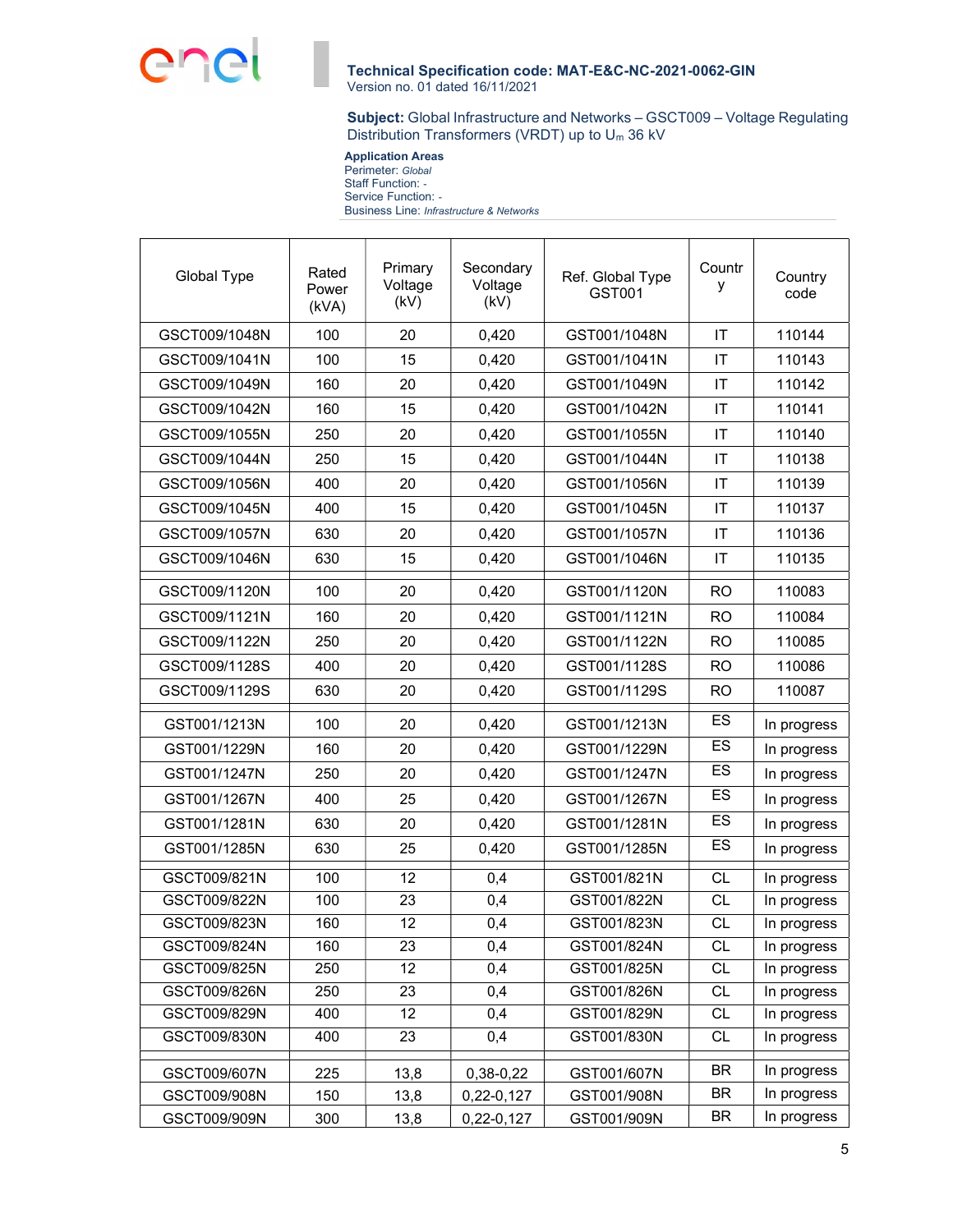

Subject: Global Infrastructure and Networks – GSCT009 – Voltage Regulating Distribution Transformers (VRDT) up to Um 36 kV

 Application Areas Perimeter: Global Staff Function: - Service Function: -Business Line: Infrastructure & Networks

| GSCT009/617N | 630 | 13,8 | 0,38-0,22    | GST001/617N | ΒR | In progress |
|--------------|-----|------|--------------|-------------|----|-------------|
| GSCT009/980N | 225 | 13,8 | $0,22-0,127$ | GST001/980N | ΒR | In progress |
| GSCT009/984N | 400 | 13,8 | 0,38-0,22    | GST001/984N | ΒR | In progress |
| GSCT009/985N | 400 | 13,8 | $0,22-0,127$ | GST001/985N | ΒR | In progress |
| GSCT009/986N | 630 | 13,8 | $0,22-0,127$ | GST001/986N | ΒR | In progress |
| GSCT009/606N | 150 | 13,8 | 0,38-0,22    | GST001/606N | ΒR | In progress |
| GSCT009/608N | 300 | 13,8 | $0,38-0,22$  | GST001/608N | ΒR | In progress |
| GSCT009/919N | 150 | 34,5 | 0,38-0,22    | GST001/919N | ΒR | In progress |

## 7.2 MAIN CHARACTERISTICS

The main characteristics of the transformers are described in GST001. In this document are reported the additional requirements for the parts related to voltage regulating (on load tap changer and electronic system for the control).

Transformers shall be totally oil-filled hermetic type (without gas cushion).

The loss value of the VRDT shall be in compliance with EU Regulation n° 548/2014 and subsequent modifications.

Voltage regulation shall be ± 4 x 2,5 %

The voltage regulation system shall be maintenance free (500,000 tap-change operations without maintenance or replacing of the electromechanical components.

# 7.3 DESIGN AND CONSTRUCTION REQUIREMENTS

Shall be in compliance with GST001 and IEC 60076-24.

Basic regulating and control functions shall be combined in one control unit.

The control unit of the voltage regulating system shall be separated from the transformers tank suitable for outdoor installation (protection degree IP 54).

The VRDT shall be capable of performing voltage regulation and switching operations also in reverse power flow situations.

The voltage regulation shall be made with reference to set up the secondary voltage fix value or dynamic value (voltage/current compensation).

A switching operation shall be performed in a time less than 1 second.